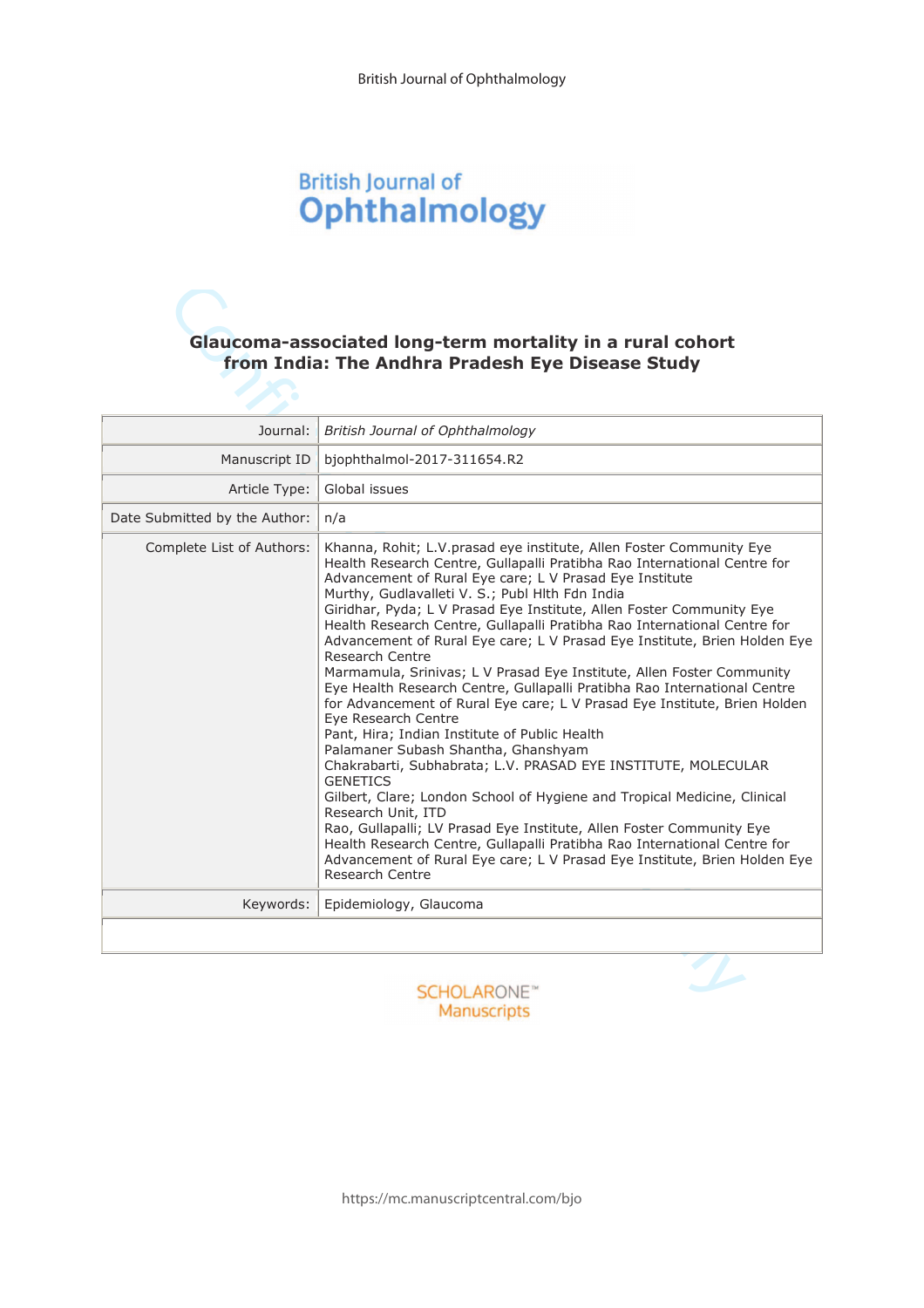$\mathbf{1}$ 

# **ORIGINAL RESEARCH**

# Glaucoma-associated long-term mortality in a rural cohort from India: The Andhra **Pradesh Eve Disease Study**

Rohit C Khanna, MD, MPH 1,2 Gudlavalleti V S Murthy, MD 3,4 Pyda Giridhar, PhD<sup>1,2</sup> Srinivas Marmamula, PhD<sup>1,2,6</sup> Hira B Pant, <sup>4</sup> Ghanshyam Palamaner Subash Shantha, MD, MPH<sup>5</sup> Subhabrata Chakrabarti, PhD<sup>2</sup> Clare Gilbert, FRCS<sup>3</sup> Gullapalli N Rao, MD<sup>1,2</sup>

- 1. Allen Foster Research Centre for Community Eye Health, International Centre for Advancement of Rural Eye care, L V Prasad Eye Institute, Hyderabad, India
- 2. Brien Holden Eye Research Centre, L.V. Prasad Eye Institute, Banjara Hills, Hyderabad, India.
- 3. International Centre for Eve Health. Department of Clinical Research. London School of Hygiene and Tropical Medicine, London, United Kingdom
- 4. Indian Institute of Public Health, Hyderabad, India
- 5. Division of Cardiovascular Medicine, Roy and Lucille J. Carver College of Medicine, University of Iowa Hospitals and Clinics, Iowa City, IA
- 6. Wellcome Trust / Department of Bio-technology India Alliance fellow, L V Prasad Eye Institute, Hyderabad, India

 $\mathcal{V}_1$ 

Correspondence and reprint requests to: Rohit C Khanna, MD, MPH, L V Prasad Eye Institute, Road No 2, Banjara Hills, Hyderbad, India. Pin: 500034

Phone: +91-40-30612646; Fax: +91-40-23548271; E-mail: rohit@lypei.org

Word count: 2, 496 (excluding title page, synopsis, abstract, reference and tables)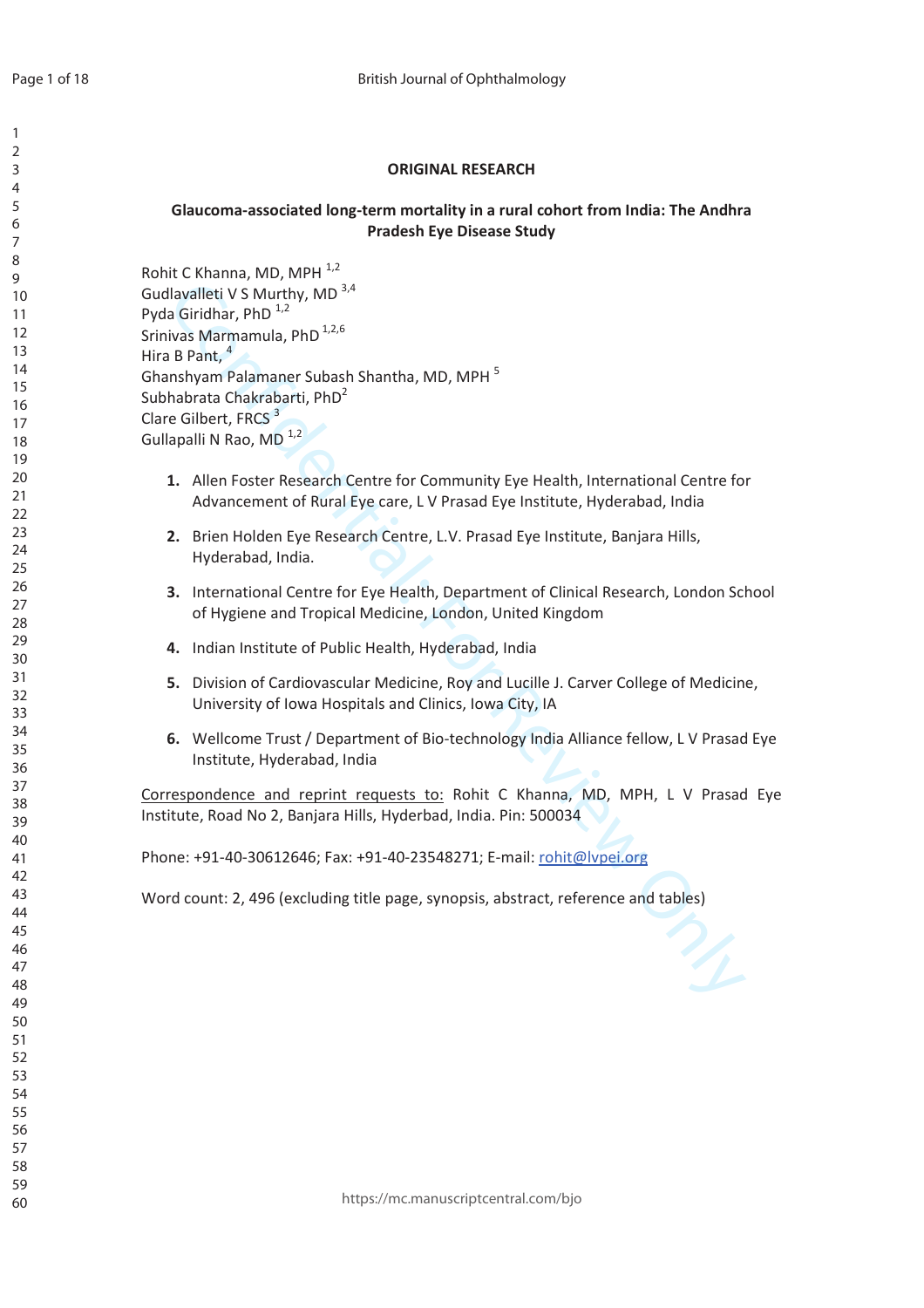#### **SYNOPSIS**

This study on association of glaucoma and mortality found increasing cup:disc ratio as a risk factor for mortality, thus generating hypothesis about the association of loss of nerve fibre layer and mortality which needs exploration.

Confidential: For Review Only

https://mc.manuscriptcentral.com/bjo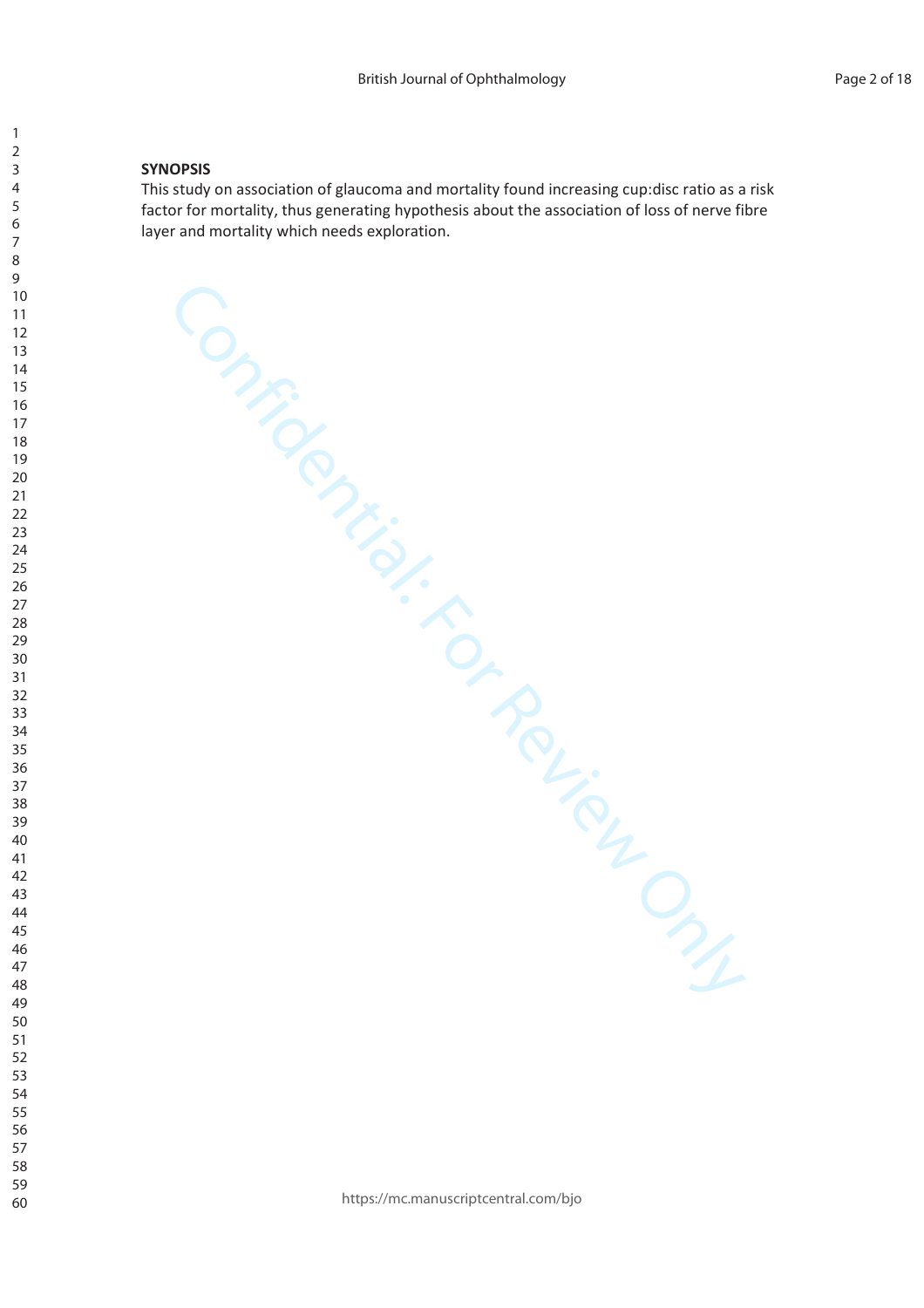# $\overline{ABSTRACT}$

Aim: To evaluate glaucoma-associated mortality in a rural cohort from India.

Methods: The study cohort comprised individuals aged 40 years and above who took part in the Andhra Pradesh Eye Diseases Study (APEDS1) during 1996-2000. All participants underwent detailed comprehensive eye examination. Glaucoma was defined using International Society of Geographic and Epidemiologic Ophthalmology criteria. This cohort was followed up after a decade (June 2009-Jan 2010; APEDS2). Mortality hazard ratio (HR) analysis for ocular risk factors was performed using Cox proportional hazard regression after adjusting for socio-demographic, lifestyle and clinical variables.

Results: In APEDS1 2,790 individuals aged more than or equal to 40 years were examined. 47.4% were male. 45 participants had primary open angle glaucoma (POAG) and 66 had primary angle closure disease (PACD). Ten years later, 1, 879(67.3%) were available, 739(26.5%) have died and 172(6.2%) have migrated. While 22 of the 45(48.8%) with POAG and 22 of the 66(33.3%) with PACD have died.

In univariate analysis a higher mortality was associated with POAG (HR=1.9;95% CI: 1.23,2.94), pseudoexfoliation (HR=2.79;95% CI:2.0,3.89), myopia (HR=1.78;95% CI:1.54,2.06) and unit increase in cup:disc ratio (HR=4.49;95% CI:2.64,7.64). In multivariable analysis only cup:disc ratio remained independently associated with mortality (HR  $2.5;95\%$  Cl:1.3,5.1). The association remained significant when other ocular parameters were included in the model (HR=2.1;95% CI:1.03,4.2).

**Conclusions: This is the first longitudinal study to assessing association of glaucoma and** mortality in a rural longitudinal cohort from India. Increased cup:disc ratio could be a potential marker for aging and would need further validation.

TRU DIS

**Key words: Glaucoma, Mortality, APEDS**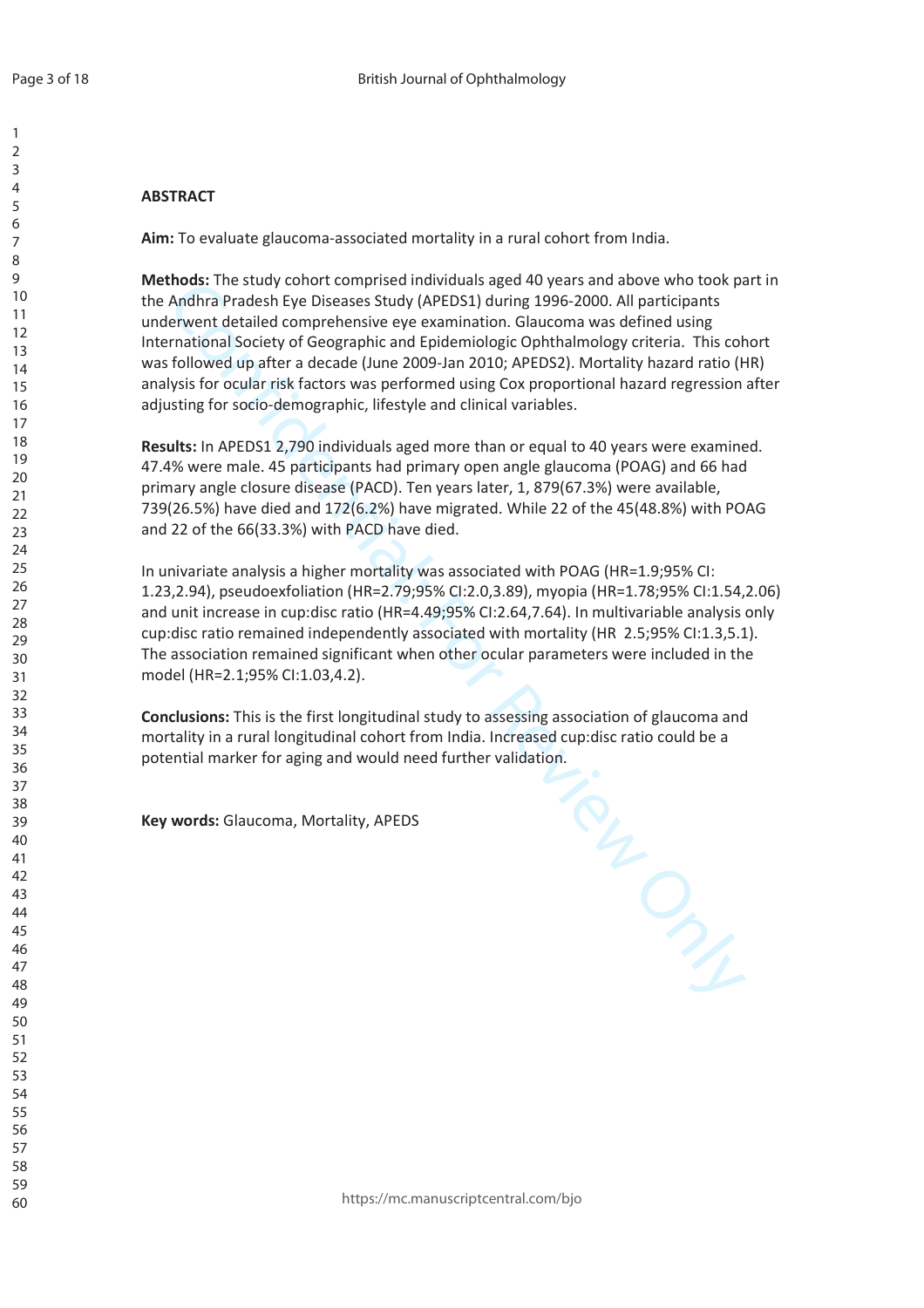#### **INTRODUCTION**

Glaucoma is the leading cause of irreversible blindness and visual impairment (VI) globally.<sup>1</sup> The number of glaucoma cases worldwide was estimated to be 64.3 million in 2013, which is likely to increase to 76 million by the year 2020 and 111.8 million by 2040.<sup>1</sup> In India approximately 11.2 million adults above 40 years are estimated to have glaucoma: 6.5 million with primary open angle glaucoma (POAG) and 2.5 million with primary angle closure glaucoma (PACG).<sup>2</sup> Various studies have shown association of cataract and mortality.<sup>3-7</sup> However, the association between glaucoma and mortality is inconsistent with some studies reporting an association  $89$  while others have not.<sup>10-16</sup> Most of these studies were undertaken in Caucasian populations and most focused on POAG - only one study investigated a black population.<sup>16</sup> In the only study from Asia there was a strong association between mortality and primary angle closure glaucoma (PACG) but not with POAG.<sup>17</sup> Reports on the association of mortality with raised intraocular pressure (IOP) and pseudoexfoliation (PXF) are also inconsistent with some showing an association 10 16 whereas others have not.<sup>12 18-20</sup> In this study the association between mortality and all forms of glaucoma (POAG and primary angle closure disease), as well as IOP, PXF and cup:disc ratio (CDR) were investigated in a very well characterised population-based sample of adults recruited to the Andhra Pradesh Eye Disease Study (APEDS).

## **MATERIAL AND METHODS**

Details of the methodology for APEDS, which was conducted between 1996 and 2000, are described elsewhere.<sup>3</sup> Data on mortality were obtained during an exercise undertaken between June 2009 and January 2010 the purpose of which was to identify as many participants as possible from the original APEDS, and recruit them for subsequent reexamination. For brevity, the original APEDS survey will be called APEDS1 and the present study will be referred to as APEDS2.

Detailed protocols for APEDS1 have been published.<sup>2122</sup> In brief, standard examination included distance and near visual acuity (VA) at presentation (PVA) and best-corrected (BCVA) following refraction measured for each eye separately using logMAR (logarithm of minimum angle of resolution) charts. Detailed ocular examination included slit lamp biomicroscopy, intraocular pressure (IOP) measurement by Goldmann applanation tonometry, and gonioscopy with a NMR-K-2-mirror. Participants with suspicion of angle closure underwent laser iridotomy before dilated examination. Lens opacities were graded using the Lens Opacities Classification System (LOCS-III) and the Wilmer classification<sup>2324</sup> after pupil dilation. Optic discs were evaluated using a 78 dioptre lens and the peripheral fundus was examined with a 20-D lens. Visual fields were assessed with automated Humphery Visual Fields (HVF) Analyser for those with any of the following features suggestive of glaucomatous disc damage: vertical CDR of 0.65 or more in either eye; asymmetry of CDR between eyes (>=0.2); notch; haemorrhage; rim <0.2 in any quadrant; nerve fibre layer defect; peri-papillary chorioretinal atrophy (alpha or beta); glaucomatous optic atrophy and non-glaucomatous optic atrophy. HVF was also performed if the IOP was >22mmHg in either eye or if there was a difference in IOP of >6mmHg between eyes. Visual field analysis was repeated if it was unreliable. Anderson's criteria were used to determine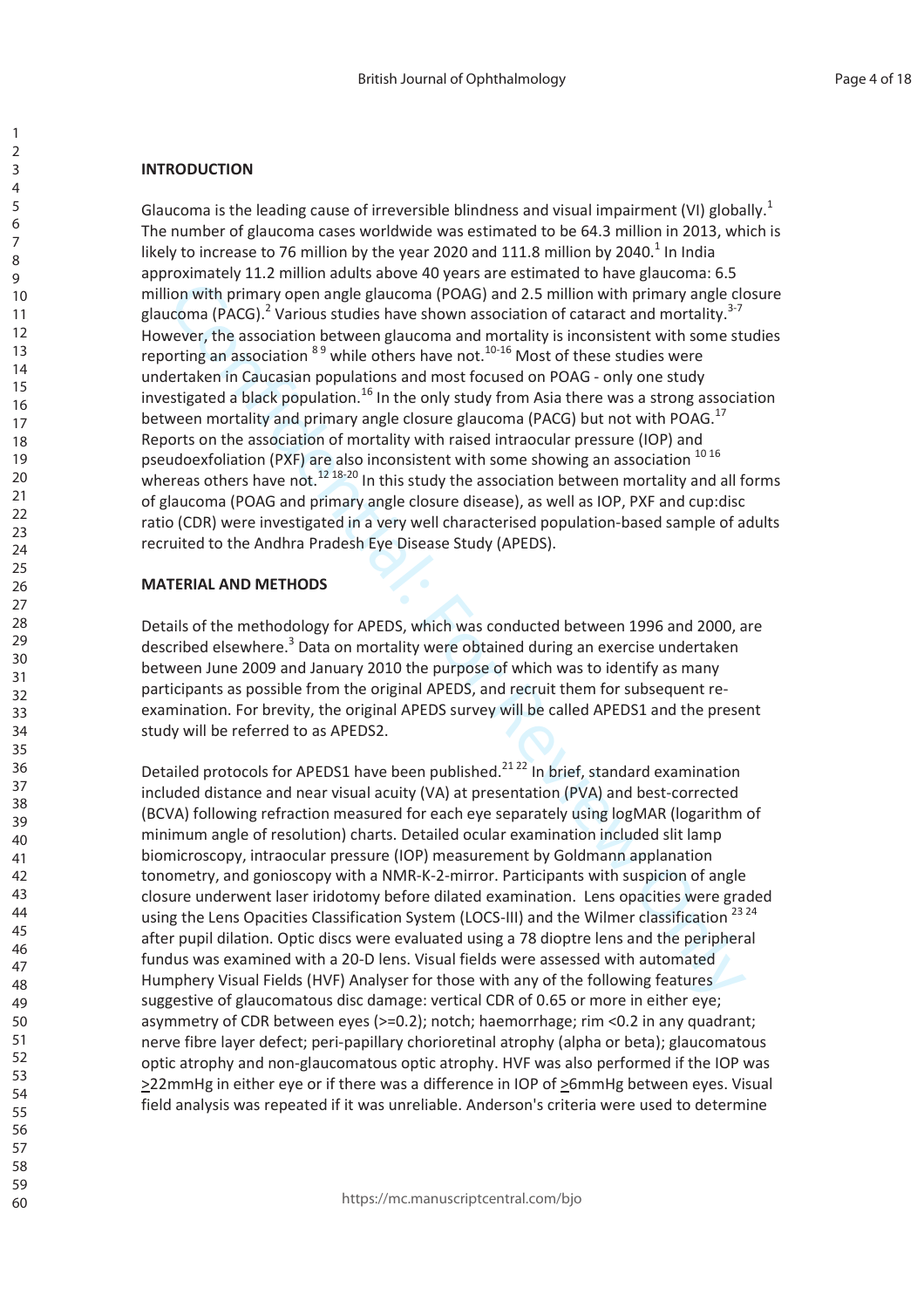glaucomatous visual field defects: a field defect that correlated with optic disc damage and met two of the three Anderson's criteria were considered to be significant.

#### **Study definitions**

These too have been described in our previous publication.<sup>32122</sup> Blindness was defined as presenting visual acuity (PVA) less than 6/60 or central visual field less than 20° in the better eye<sup>25</sup>. Visual impairment was defined as PVA less than 6/18-6/60 or equivalent visual field loss<sup>21</sup>. The lens was examined after fully dilating the pupils. Because different types of cataract frequently co-exist, for analysis we considered pure nuclear, pure cortical, pure posterior subcapsular cataract (PSC) and mixed cataract. Those with total cataract were categorized as mixed cataract and those having undergone cataract surgery (unilateral / bilateral) formed a separate group. <sup>26</sup>. Age related macular degeneration (ARMD) was defined using the International Classification and Grading System<sup>27</sup> and diabetic retinopathy was defined using a modification of the standard classification system <sup>28</sup>. Glaucoma was defined using International Society of Geographic and Epidemiologic Ophthalmology (ISGEO) criteria.<sup>29-31</sup>

Hypertension was defined as a history of high blood pressure diagnosed by a physician and / or current treatment with antihypertensive medications and / or a blood pressure reading of  $\geq$  140/90 mm Hg. Diabetes was defined as a history of diabetes and / or taking diabetic medication and / or diabetic retinopathy was detected on clinical examination. The duration of diabetes since diagnosis was also documented. Body mass index (BMI) was calculated from the measured height and weight according to the formula weight (in kilograms) divided height (in meters) squared. World Health Organization categories of body mass index (BMI) were used i.e. underweight (BMI <18.5), normal (18.5 ≤ BMI < 25), over weight  $(25 \leq BMI < 30)$ , and obese (BMI  $\geq 30$ ).<sup>32</sup> For smoking, participants were categorized as never smoker, former smoker and current smoker. Current and former smokers were those who had smoked for a minimum of 1 year. Participants who had never smoked, or had smoked for less than 1 year were considered to be "never smokers". 26

#### **Methods used in APEDS2**

Extensive changes have taken place in the urban and semi-urban Hyderabad over the last decade, and the original urban area could not be delineated. Hence the tracing exercise, undertaken from 2009-2010, was limited to the three rural clusters. The purpose of tracing the original participants was as follows: to assess the mortality rate amongst those at APEDS1, and to determine factors at APEDS1 that predicted subsequent mortality e.g. lens status, VI, ARMD and glaucoma (POAG and angle closure disease), IOP, PXF and CDR, after adjusting for confounders.

The associations of mortality and visual impairment, lens status and ARMD have already been published.<sup>3</sup> The purpose of this study is to explore whether glaucoma (POAG and angle closure disease), IOP, PXF and CDR are associated with a different mortality risk.

During APEDS1 7,771/8,832 (88%) of those enumerated in 70 clusters were examined between 1996 and 2000; 2,790 (35.9%) were aged 40 years and above. Details of the tracing exercise and assessment of the cause of mortality have already been described.<sup>3</sup> In brief,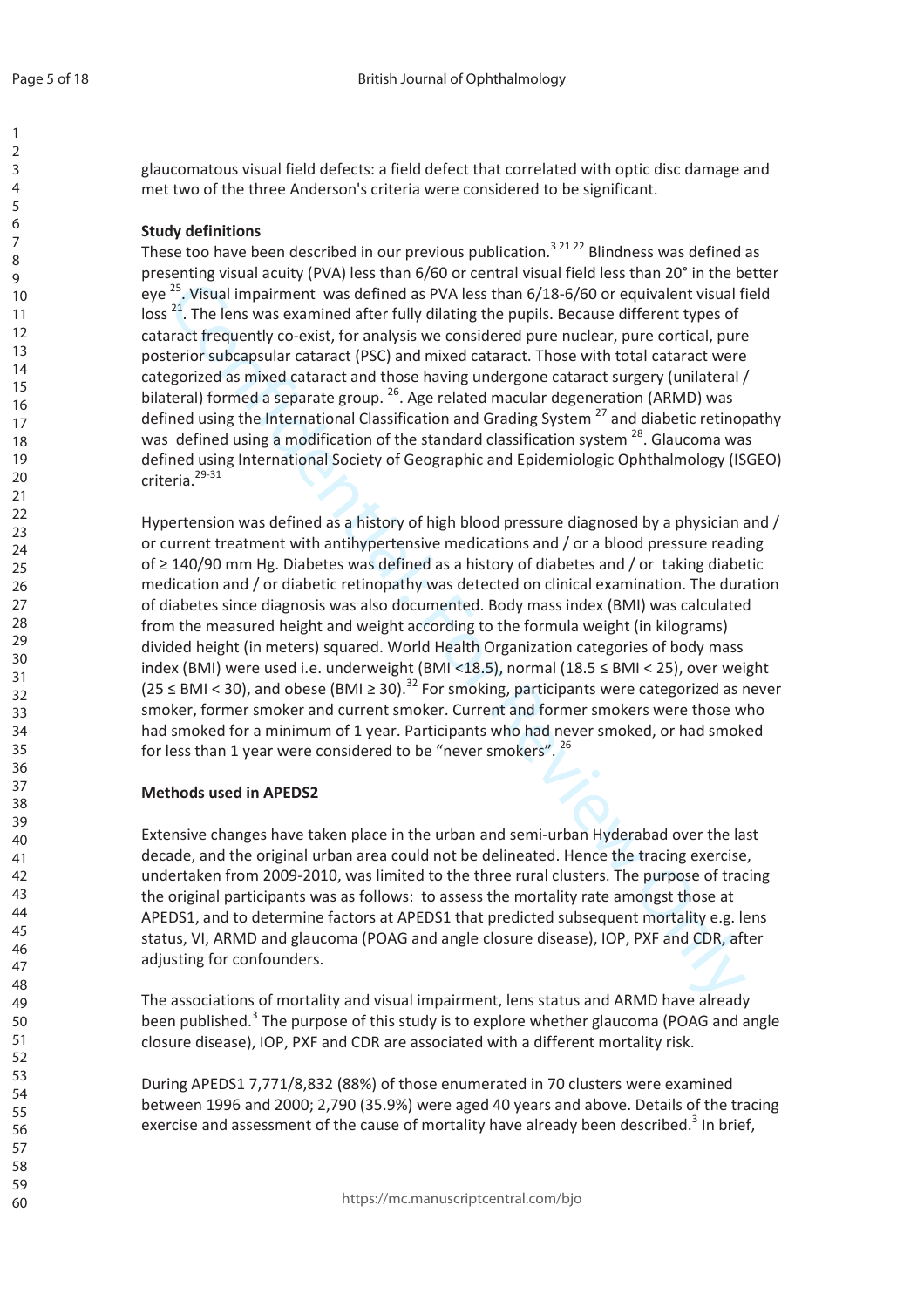names and addresses of APEDS1 participants were extracted from the APEDS1 database. Field investigators visited each cluster to trace APEDS1 participants. A pilot study was undertaken to standardize data collection instruments. Following training, surviving participants who could be traced were interviewed. In households where APEDS1 participant(s) had died or migrated, a structured questionnaire was administered to the present household head to collect information on the cause and/or the reason of death and the year of death or migration, as applicable. Among those who died, time to death since the examination in APEDS1 was determined using date of examination in the database and reported year of death. In situations where the entire household had migrated, these questions were administered to neighbors. As formal death certificates were not available, the cause of death was based on verbal autopsy.

#### **Ethics**

The study was approved by the Institutional Review Board (IRB) of Hyderabad Eye Research Foundation, L V Prasad Eye Institute and adhered to the Tenets of the Declaration of Helsinki. As most participants were not literate, verbal consent was obtained after explaining the purpose of the study in presence of the village head of the village.

#### **Data Analysis:**

year of death or migration, as applicable. Among those who died, time to death sincomentation in APEDS1 was determined using date of examination in the database in the constrainant of the system in the constrained using da Data were analyzed using STATA  $11.^{33}$  For the continuous outcome variables (IOP and CDR), student's t test was used. For categorical data (ex, age group, gender, etc) Fisher's exact test was used. Cox-proportional hazard ratios were used to assess associations between mortality and glaucoma (POAG and angle closure disease), family history of glaucoma, IOP, CDR PXF, myopia and hyperopia.<sup>34</sup> Two models were used: in model 1 data were adjusted for age, gender, level of education, diabetes, hypertension, BMI and smoking status. In model 2, ocular variables likely to affect mortality risk (visual impairment, pure nuclear cataract, pure cortical cataract, pure posterior subscasular cataract, mixed cataract, history of cataract surgery and age related macular degeneration) were added to the model  $1.^3$ Tests of significance for survival curves were assessed using the log-rank test. Multicolinearity between variables was assessed using variance inflation factors, and proportionality of the model was tested based on Schoenfeld residuals. Interactions for age and gender, age and CDR, and gender and CDR were assessed.

#### **RESULTS**

The interval between APEDS1 and APEDS2 ranged from 10-12 years (mean 11 years; SD: 0.81 year). Information was obtained on the status of all 2,790 individuals aged 40 years and above examined during APEDS1: 739 (26.5%) had died by APEDS2; 172 (6.2%) had migrated and 1,879 (67.4%) were still living in the area (i.e. they were "available"). 1322/2790 (47.4%) were male.

Migration was higher in females (52.3%), and was higher in one of the rural areas (Mahabubnagar, 9.1%). There was no significant difference in the mean age of those available in APEDS2 (mean 51.9 years; SD: 8.9 years) compared to those who had migrated (mean 52.7 years; SD: 10.9 years;  $P=0.34$ ), but those who had died were significantly older at APEDS1 compared with those available or who had migrated (mean 62.3 years; SD: 10 years;  $P<0.001$ )(Table 1). Similarly, there were more deaths in males, illiterates, those with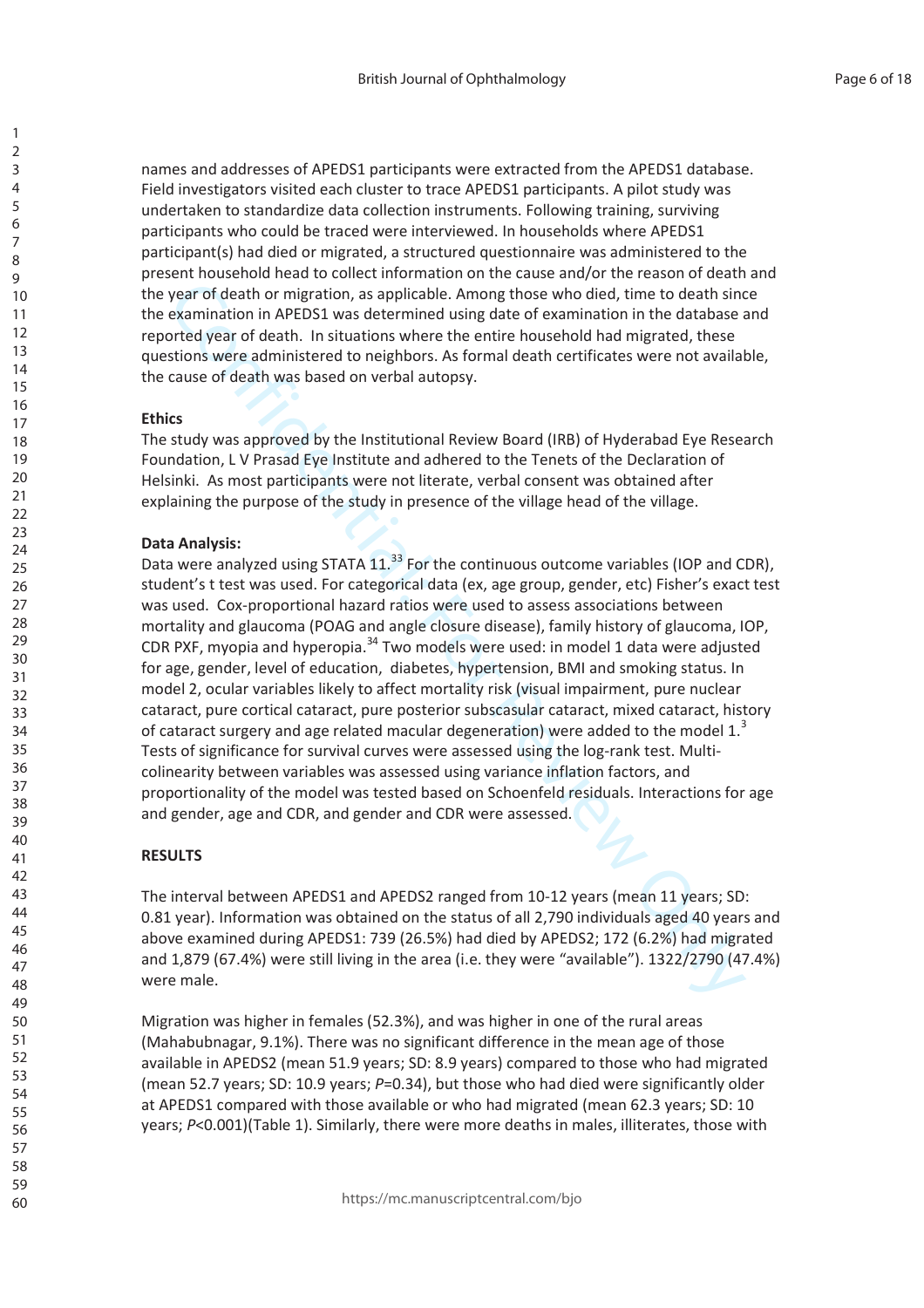hypertension and diabetes, current smokers and those with lower body mass index or overweight and obese (Table 1)

| Table 1: Socio-demographic, lifestyle and systemic risk factors for mortality in participants |
|-----------------------------------------------------------------------------------------------|
| available in APEDS2                                                                           |

| <b>Status at APEDS1</b>         | <b>Risk Factors</b>       | <b>Alive</b> | <b>Died</b> | <b>Total</b> |         |
|---------------------------------|---------------------------|--------------|-------------|--------------|---------|
|                                 |                           | n (%)        | n (%)       | n (%)        | P value |
| <b>Total</b>                    |                           | 2051 (73.5)  | 739 (26.5)  | 2790 (100)   |         |
| Age group (years)               | $40 - 49$                 | 939 (91.3)   | 90(8.7)     | 1029 (100)   |         |
|                                 | $50 - 59$                 | 632 (80.3)   | 155 (19.7)  | 787 (100)    |         |
|                                 | $60 - 69$                 | 397 (55.5)   | 319 (44.5)  | 716 (100)    |         |
|                                 | $\geq 70$                 | 83 (32.2)    | 175 (67.8)  | 258 (100)    |         |
|                                 |                           |              |             |              | < 0.001 |
| Gender                          | Male                      | 929 (70.3)   | 393 (29.7)  | 1322 (100)   |         |
|                                 | Female                    | 1122 (76.4)  | 346 (23.6)  | 1468 (100)   |         |
|                                 |                           |              |             |              | < 0.001 |
| Education                       | Illiterate                | 1327 (71.9)  | 518 (28.1)  | 1845 (100)   |         |
|                                 | Class <sub>1-5</sub>      | 450 (73.8)   | 160 (26.2)  | 610 (100)    |         |
|                                 | <b>Class 6-10</b>         | 224 (83.9)   | 43 (16.1)   | 267 (100)    |         |
|                                 | Class 11 and<br>$\bullet$ | 50(73.5)     | 18 (26.5)   | 131 (100)    |         |
|                                 | above                     |              |             |              |         |
|                                 |                           |              |             |              | 0.001   |
| Hypertension                    | Absent                    | 1224 (77.2)  | 362 (22.8)  | 1586 (100)   |         |
|                                 | Present                   | 827(68.7)    | 377 (31.3)  | 1204 (100)   |         |
|                                 |                           |              |             |              | < 0.001 |
| <b>Diabetes</b>                 | Absent                    | 2014(74.1)   | 703 (25.9)  | 2717 (100)   |         |
|                                 | Present                   | 36(50)       | 36(50)      | 72 (100)     |         |
|                                 |                           |              |             |              | < 0.001 |
| Smoking status <sup>\$</sup>    | Never smoker              | 1648 (74.8)  | 554 (25.2)  | 2202 (100)   |         |
|                                 | Former smoker             | 170 (80.2)   | 42 (19.8)   | 212 (100)    |         |
|                                 | Current smoker            | 233 (62)     | 143 (38)    | 376 (100)    |         |
|                                 |                           |              |             |              | < 0.001 |
| <b>Body Mass Index</b><br>(BMI) | Normal                    | 978 (78.2)   | 272(21.8)   | 1250 (100)   |         |
|                                 | Under weight              | 812 (71)     | 331 (29)    | 1143 (100)   |         |
|                                 | Over weight               | 155 (75.2)   | 51 (24.8)   | 206 (100)    |         |
|                                 | Obese                     | 34 (70.8)    | 14 (29.2)   | 48 (100)     |         |
|                                 |                           |              |             |              | 0.001   |
| Alcohol consumption             | Never Drinker             | 1371 (74.1)  | 480 (25.9)  | 1851 (100)   |         |
|                                 | Former Drinker            | 500 (71.2)   | 202 (28.7)  | 702 (100)    |         |
|                                 | <b>Current Drinker</b>    | 180 (76)     | 57(25)      | 237 (100)    |         |
|                                 |                           |              |             |              | 0.23    |

<sup>\$</sup> Includes smoking cigarettes, Chuta (indigenous cigar) and Beedies (locally made cigarettes).

Table 2 shows the distribution of all forms of glaucoma, family history of glaucoma, PXF, myopia and hyperopia and other clinical traits among those available and those who had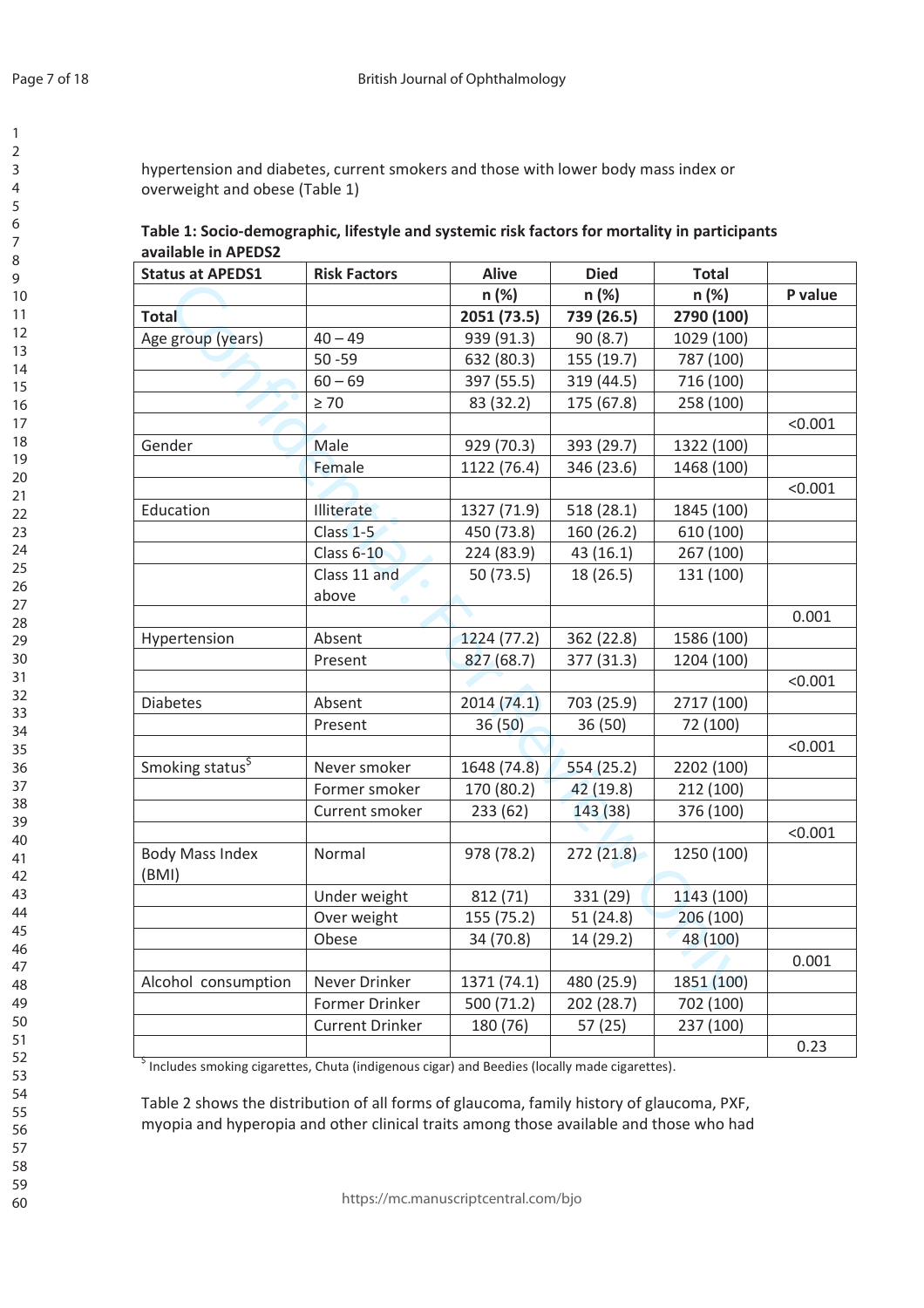died. There was a higher prevalence of POAG, PXF and myopia among participants who had died. Similarly, those died had a higher mean CDR (0.37, 95% CI 0.36,0.38) than those alive (0.34, 95% CI 0.33,0.35) and the difference was statistically significant P<0.001). However, there was no difference ( $p=0.43$ ) in the mean IOP between those alive (15.2 mm of Hg, 95% Cl 15.1, 15.3) and died (15.3 mm of Hg, 95% Cl 15, 15.6).

Table 2: Distribution of glaucoma (POAG and angle closure disease), family history of glaucoma, PXF and myopia and hyperopia, by mortality status

| <b>Risk Factors</b>        | <b>Alive</b> | <b>Died</b> | <b>Total</b> |         |
|----------------------------|--------------|-------------|--------------|---------|
|                            | n (%)        | n (%)       | n (%)        | P value |
| <b>POAG</b>                |              |             |              |         |
| Present                    | 23(51.1)     | 22 (48.9)   | 45 (100)     |         |
| Absent                     | 2028 (73.9)  | 717 (26.1)  | 2745 (100)   |         |
|                            |              |             |              | 0.001   |
| <b>PACG+PAC (NS)</b>       |              |             |              |         |
| Present                    | 18 (72)      | 7(28)       | 25 (100)     |         |
| Absent                     | 2033 (73.5)  | 732 (26.5)  | 2765 (100)   |         |
|                            |              |             |              | 0.86    |
| PACS (NS)                  |              |             |              |         |
| Present                    | 26(63.4)     | 15 (36.6)   | 41 (100)     |         |
| Absent                     | 2025 (73.7)  | 724 (26.3)  | 2749 (100)   |         |
|                            |              |             |              | 0.14    |
| Family history of glaucoma |              |             |              |         |
| Present                    | 3(75)        | 1(25)       | 4(100)       |         |
| Absent                     | 2048 (73.5)  | 738 (26.5)  | 2786 (100)   |         |
|                            |              |             |              | 0.9     |
| Pseudoexfoliation          |              |             |              |         |
| Present                    | 24 (39.3)    | 37(60.7)    | 61 (100)     |         |
| Absent                     | 2027 (74.3)  | 702 (25.7)  | 2729 (100)   |         |
|                            |              |             |              | < 0.001 |
| <b>Myopia</b>              |              |             |              |         |
| Present                    | 676 (64.6)   | 370 (35.4)  | 1046 (100)   |         |
| Absent                     | 1374 (78.8)  | 369 (21.2)  | 1743 (100)   |         |
|                            |              |             |              | < 0.001 |
| <b>Hyperopia (NS)</b>      |              |             |              |         |
| Present                    | 536 (76.6)   | 164 (23.4)  | 700 (100)    |         |
| Absent                     | 1514 (72.5)  | 575 (27.5)  | 2089 ((100)  |         |
|                            |              |             |              | 0.03    |

POAG: Primary Open Angle Glaucoma; PAC: Primary Angle Closure; PACG: Primary Angle Closure Glaucoma; PACS: Primary Angle Closure Suspect

Table 3 shows the univariable as well as multivariable analysis of ocular risk factors with mortality. In univariate analysis there was a higher hazard of mortality in those with POAG (1.9, 95% CI: 1.23-2.94), PXF (2.79, 95% CI: 2.0-3.89], myopia (1.78, 95% CI: 1.54-2.06) and for every unit increase in CDR (4.49, 95% CI: 2.64-7.64)(Table 3). A higher risk of mortality was not associated with family history of glaucoma, unit increase in IOP, hyperopia and PACD. In multivariable analysis mortality was higher with each unit increase in CDR i.e. the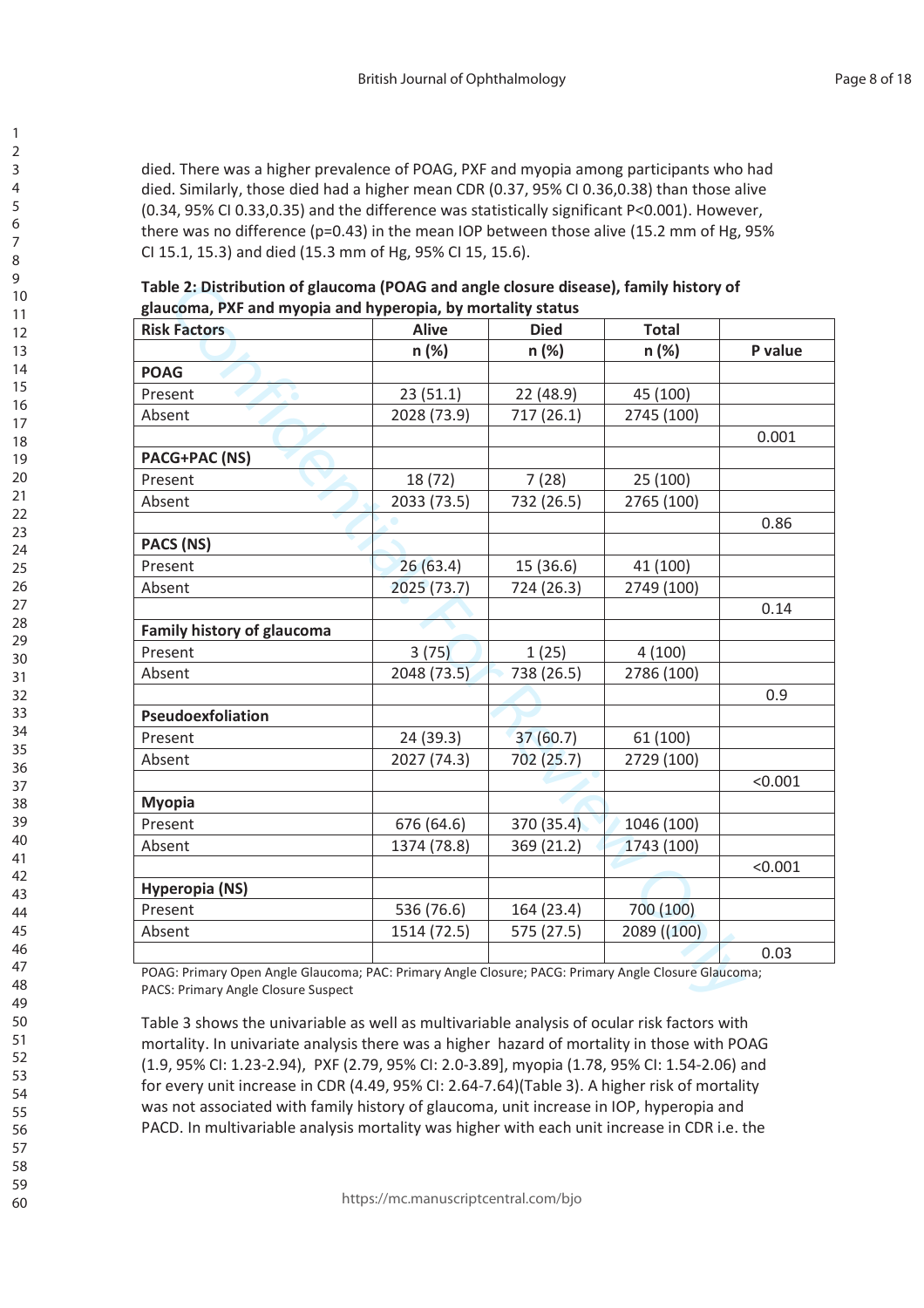mortality hazard increased by 2.5 (95% CI: 1.3, 5.1) in model 1, and by 2.1 (1.03, 4.2) in model 2 (Table 3). There was no association of mortality with POAG, PACD, family history of glaucoma, IOP, PXF, myopia or hyperopia. The association did not change when age was used as a continuous variable or with stepwise regression (data not shown). No interactions were observed between age and gender, age and CDR or gender and CDR (data not shown). Proportionality of the model was tested based on Schoenfeld residuals which showed a pvalue of more than 0.05 (in models 1 and 2) suggesting that we accept proportional if hazards.

| Table 3. Univariable and multivariable association of ocular factors with mortality in two |  |
|--------------------------------------------------------------------------------------------|--|
| different models                                                                           |  |

| <b>Ocular factors</b>                    | <b>Status</b>    | <b>Univariable</b>   | <b>Multivariable</b>                             | <b>Multivariable</b>                                                       |
|------------------------------------------|------------------|----------------------|--------------------------------------------------|----------------------------------------------------------------------------|
|                                          |                  | association          | association                                      | association                                                                |
|                                          |                  |                      | Model 1 <sup>\$</sup><br>All glaucoma categories | Model $2^{\overline{}}$<br><b>Glaucoma and other</b><br>ocular pathologies |
|                                          |                  | HR (95% CI)          | HR (95% CI)                                      | HR (95% CI)                                                                |
| <b>POAG</b>                              | <b>No</b>        | $1.00$ (Ref)         | 1.00 (Ref)                                       | $1.00$ (Ref)                                                               |
|                                          | Yes              | $1,9(1.23, 2.94)$ *  | 0.79(0.45, 1.38)                                 | 0.82(0.46,<br>1.44)                                                        |
| PACG+PAC                                 | No               | 1.00 (Ref)           | 1.00 (Ref)                                       | 1.00 (Ref)                                                                 |
|                                          | Yes              | 1.04(0.5, 2.2)       | 1.38(0.59, 3.25)                                 | 1.24(0.5, 2.9)                                                             |
| <b>PACS</b>                              | <b>No</b>        | 1.00 (Ref)           | $1.00$ (Ref)                                     | 1.00 (Ref)                                                                 |
|                                          | Yes              | 1.55(0.93, 2.59)     | 1.41(0.8, 2.5)                                   | 1.33(0.76, 2.3)                                                            |
| Family history of<br>glaucoma            | No               |                      |                                                  |                                                                            |
|                                          | Yes              | 0.85(0.12, 6.02)     | 0.78(0.11, 5.57)                                 | $0.67(0.1-4.8)$                                                            |
| Unit increase in<br>intraocular pressure |                  | 1.01(0.99, 1.04)     | 0.99(0.96, 1.02)                                 | 0.99(0.96,<br>1.02)                                                        |
| Cup:disc ratio                           | Unit<br>increase | 4.49 (2.64, 7.64)*   | $2.5(1.3, 5.1)^*$                                | $2.1(1.03, 4.2)^*$                                                         |
| Pseudoexfoliation                        | No               | $1.00$ (Ref)         | $1.00$ (Ref)                                     | 1.00 (Ref)                                                                 |
|                                          | Yes              | $2.79$ (2.0, 3.89)*  | 1.3(0.92, 1.84)                                  | 1.22(0.86,<br>1.73)                                                        |
| Myopia                                   | No               | 1.00 (Ref)           | 1.00 (Ref)                                       | 1.00 (Ref)                                                                 |
|                                          | Yes              | $1.78(1.54, 2.06)^*$ | 1.12(0.93, 1.35)                                 | 0.87(0.71,<br>1.07)                                                        |
| Hyperopia                                | <b>No</b>        | $1.00$ (Ref)         | 1.00 (Ref)                                       | $1.00$ (Ref)                                                               |
|                                          | Yes              | 0.85(0.71, 1.0)      | 1.03(0.83, 1.27)                                 | 1.01(0.81,<br>1.26)                                                        |
| Schoenfeld test <sup>#</sup>             |                  |                      | 0.2                                              | 0.07                                                                       |
|                                          |                  |                      |                                                  |                                                                            |

<sup>\$</sup>Adjusted for age, gender, education level, diabetes, hypertension, BMI and smoking status.

^Adjusted for age, gender, education level, diabetes, hypertension, BMI, smoking status, visual impairment, pure nuclear cataract, pure cortical cataract, pure posterior subcapsular cataract, mixed cataract, history of cataract surgery and age related macular degeneration. POAG: Primary open angle glaucoma; PACG: Primary angle closure glaucoma; PAC: Primary angle closure; PACS: Primary angle closure suspect; "goodness-of fit test; Ref: Reference group; \*: statistically significant (p<0.05)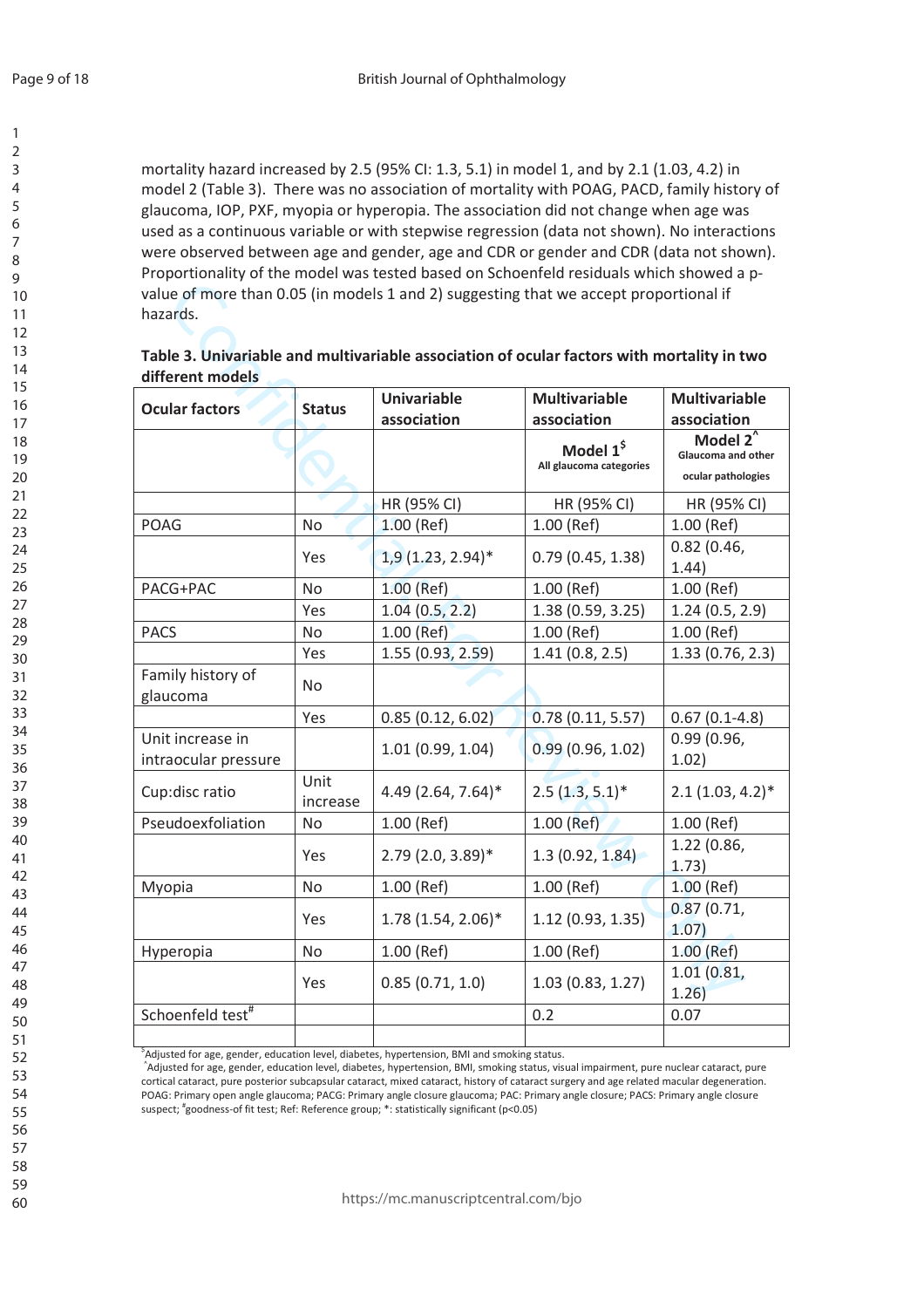After adjustment for age and gender, life table graphs of the probability of death by follow up time showed no association for POAG (HR=1.23; 95% CI: 0.8, 1.9), PAC and PACG (HR=1.06; 95% CI: 0.5, 2.25), PACS (HR=1.32; 95% CI: 0.8, 2.2) and PXF (HR=1.2; 95% CI: 0.84, 1.7). However, life table graphs of the adjusted probability of death with different baseline cup-disk ratios showed significant associations for three different cut-offs of cupdisk ratio i.e. 0.35:1 (HR=1.25; 95% CI: 1.1, 1.45), 0.5:1 (HR=1.27; 95% CI: 1.01, 1.6) and 0.7:1 (HR= HR=1.6; 95% CI: 1.2, 2.2). Figures 1-3 show life table graphs of the unadjusted probability of death by follow up time with three different baseline cup-disk ratios (0.35:1,  $0.5:1$  and  $0.7:1$ ).

## **DISCUSSION**

There is conflicting evidence whether glaucoma is associated with mortality.<sup>5810111315-17</sup> Most of the previous studies were on Caucasian populations and only included participants with POAG. Some of these studies demonstrated an association in univarable analysis, but this did not remain significant after adjusting for confounders.<sup>5 10 11 13 15</sup> The present study had similar findings for POAG. The United States National Health Interview Survey reported an association between glaucoma and mortality <sup>8</sup> but their definition of glaucoma was self reported and likely subject to enrolment bias. The variability across studies could be due to variation in study definitions, design, sample size, adjustment for confounders as well as the population or ethnic groups studied.

Some studies have reported an association between POAG and cardiovascular mortality, i.e., the Barbados study and the Blue Mountain Eye Study.<sup>1416</sup> A meta-analysis supported an association with cardiovascular mortality but not for all causes of mortality.<sup>10</sup> In the present study it was not possible to collect reliable information on the cause of death and we were unable to explore this association.

Unlike Beijing Eye Study, we did not find an association between PAC and PACG with mortality.<sup>17</sup> This could be attributed to factors specific to the population or study design or the confounders adjusted in analysis as described above. As far as PXF was concerned, we found an association in univariable analysis but the association was not significant in multivariable analysis, as in other studies.<sup>19 20</sup>

The eye as a model of aging has been previously described.<sup>35</sup> We have also observed a consistent and significant association between vertical CDR and mortality which has not been described before. This finding raises the possibility that nerve fibre loss may be a marker of aging, particularly as it has been associated with neurodegenerative diseases such as Alzheimer's and Parkinson's disease.<sup>36-38</sup>, and neuro-imaging abnormalities of the central nervous system (CNS) have been reported in patients with glaucoma.<sup>39</sup> Although glaucoma is undoubtedly a neurodegenerative condition of retinal ganglion cells, there is controversy concerning whether glaucoma is a primary neurodegenerative condition of the CNS or a primary optic neuropathy with secondary effects in the CNS.<sup>36</sup> Unfortunately, we did not measure nerve fibre laver thickness in the present study.

The major strengths of our study are that it was a population based sample with long-term follow-up and high participation rates, and a standard definition of glaucoma was used.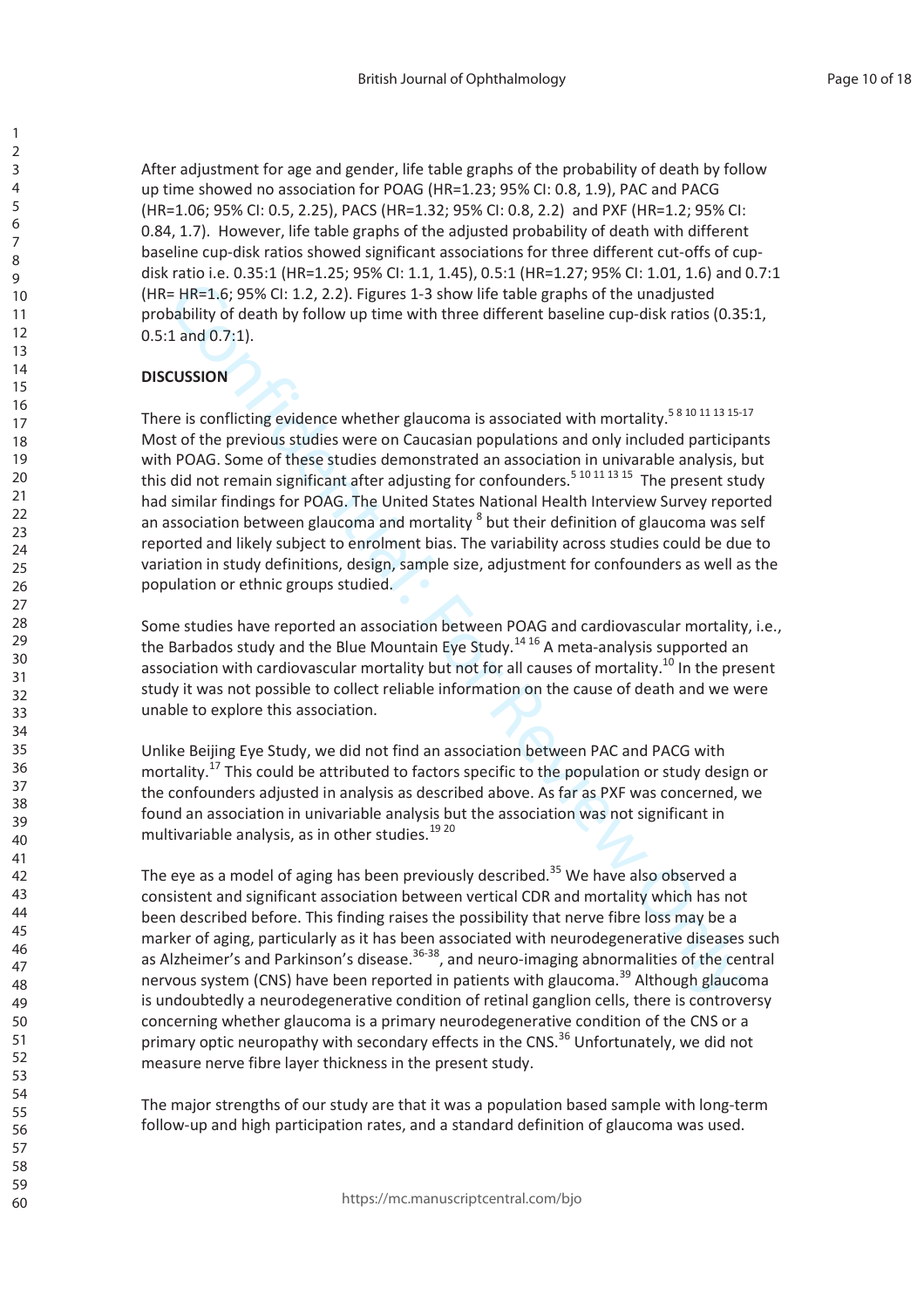Limitations are lack of data on the causes of death and the possibility that the findin gs may be explained by unknown confounders. We also did not collect information on the use of anti-glaucoma medications. Apart from that, we did not measure disc size as cup-disc ratio is related to disc size as well as neuro-degeneration. Hence a structural association is also possible.

onclusion, our data do not support an association between glaucoma and an increase<br>dial-cause mortality. However, there was an association between fluid increasing CDR. Base<br>findings, siter adjusting for disc size, the ass In conclusion, our data do not support an association between glaucoma and an increased risk of all-cause mortality. However, there was an association with increasing CDR. Based on our findings, after adjusting for disc size, the association between nerve fibre layer thickness and mortality is to be explored.

COMPETING INTEREST: No authors have any financial/conflicting interests to disclose.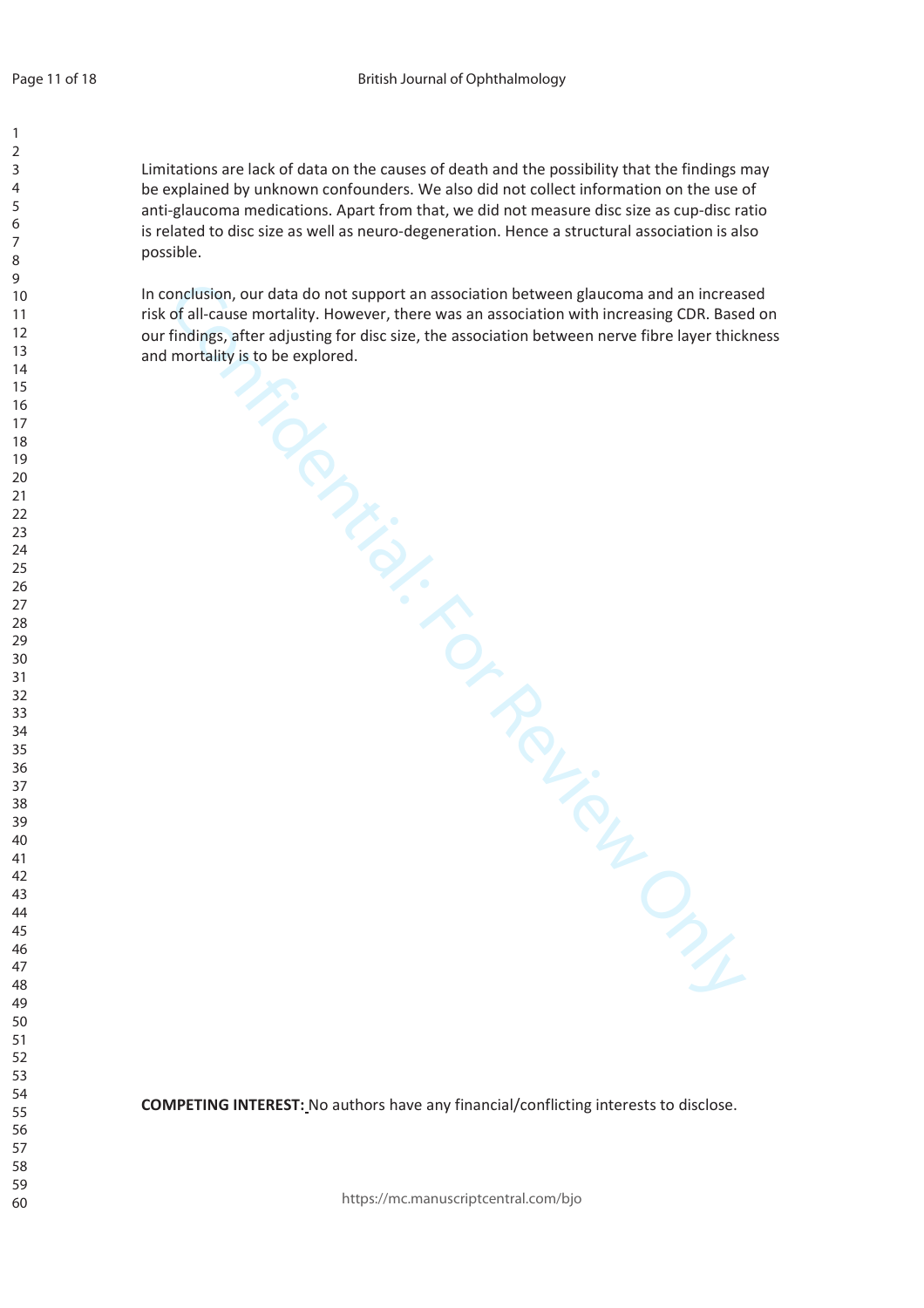FUNDING: Sightsavers International. The sponsor or funding agency has no role in design or conduct of this research

#### **CONTRIBUTORSHIP STATEMENT**

lysis and interpretation of data. Drafting the work and revising it critically and final<br>travalleti V S Murthy (GVSM): Contributions to the conception and design of the work<br>interpretation of data. Revising it critically a Rohit C Khanna (RCK): Contributions to the conception and design of the work, acquisition, analysis and interpretation of data. Drafting the work and revising it critically and final approval of the version published.

Gudlavalleti V S Murthy (GVSM): Contributions to the conception and design of the work and interpretation of data. Revising it critically and final approval of the version published.

Pyda Giridhar (PG): Contributions to acquisition of data. Revising it critically and final approval of the version published.

Srinivas Marmamula (SM): Contributions analysis and interpretation of data. Revising it critically and final approval of the version published

Hira B Pant (HBP): Contributions analysis and interpretation of data. Revising it critically and final approval of the version published.

Ghanshyam Palamaner Subash Shantha (GPSS): Contributions analysis and interpretation of data. Revising it critically and final approval of the version published.

Subhabrata Chakrabarti (SC): Contributions to interpretation of data. Revising it critically and final approval of the version published.

Clare Gilbert (CG): Contributions to the conception and design of the work and interpretation of data. Revising it critically and final approval of the version published.

Gullapalli N Rao (GNR): Contributions to the conception and design of the work and interpretation of data. Revising it critically and final approval of the version published.

**Figure 1** 

Survival curves for cumulative proportion of mortality at cut off of cup-disc ratio of 0.35:1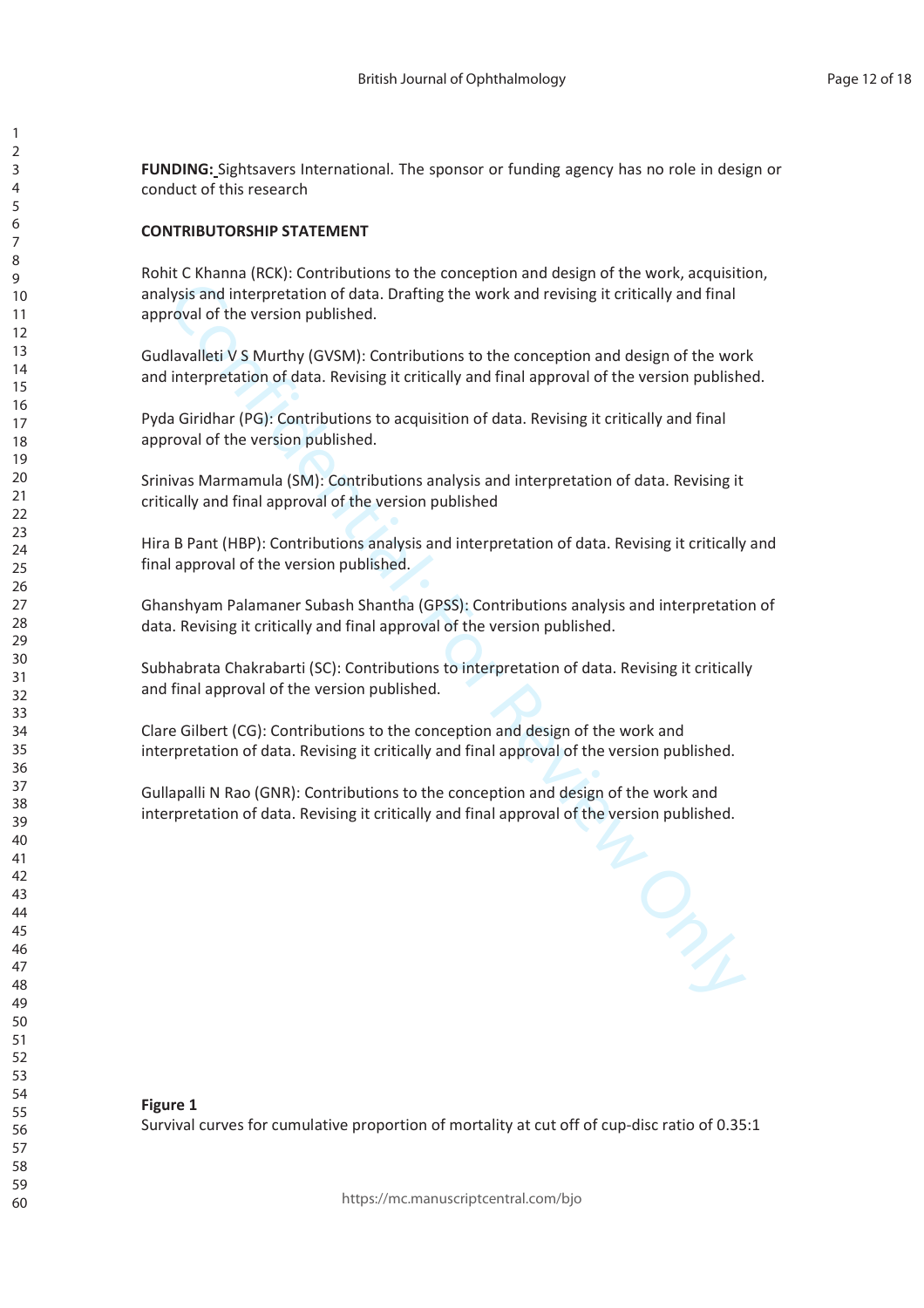## **Figure 2**

Survival curves for cumulative proportion of mortality at cut off of cup-disc ratio of 0.5:1

#### **Figure 3**

Confidential: For Review Only Survival curves for cumulative proportion of mortality at cut off of cup-disc ratio of 0.7:1

**REFERENCES** 

https://mc.manuscriptcentral.com/bjo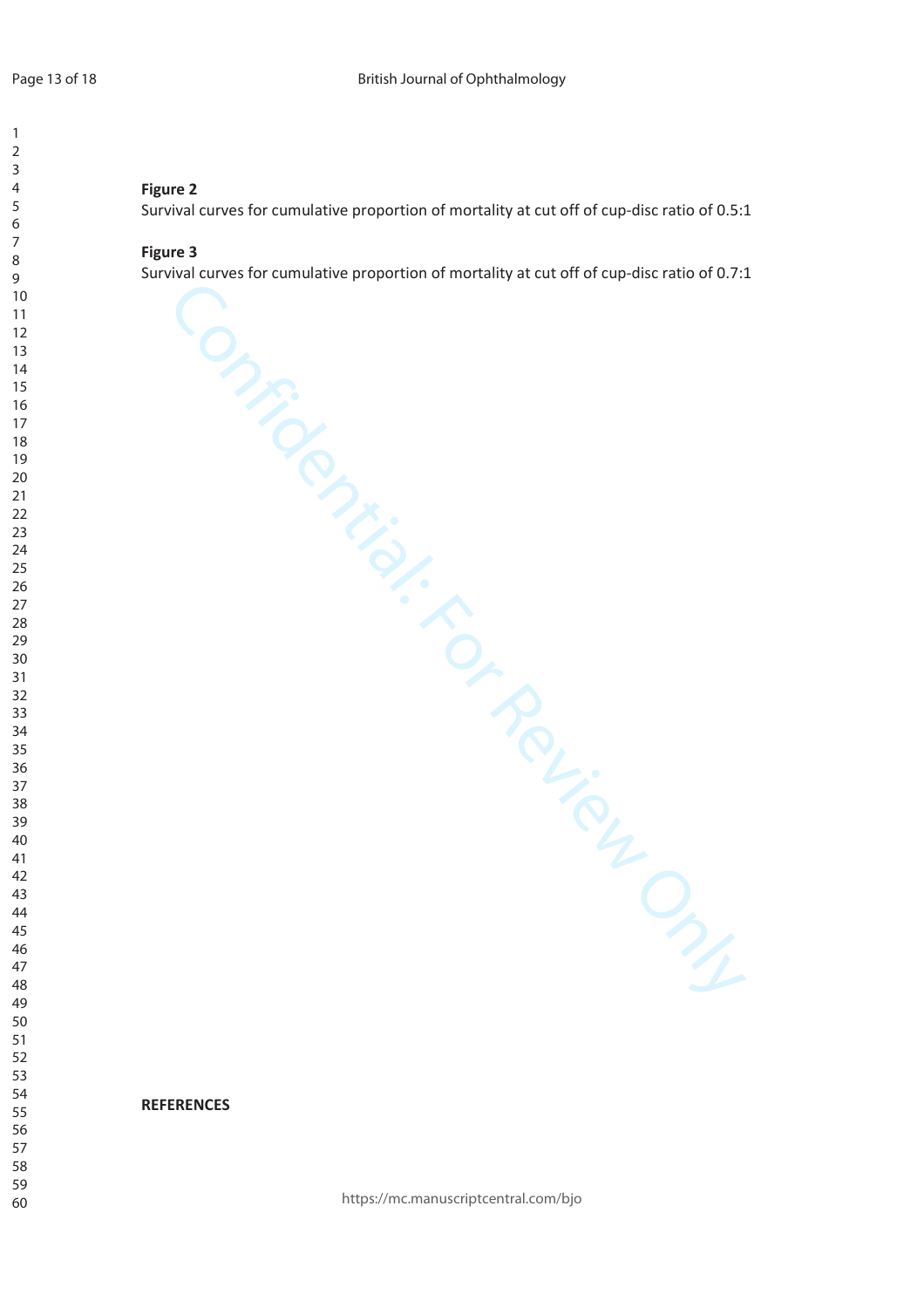- 1. Tham YC, Li X, Wong TY, et al. Global Prevalence of Glaucoma and Projections of Glaucoma Burden through 2040: A Systematic Review and Meta-Analysis. Ophthalmology 2014
- 2. George R, Ve RS, Vijaya L. Glaucoma in India: estimated burden of disease. Journal of glaucoma 2010;19(6):391-7.
- 3. Khanna RC, Murthy GV, Giridhar P, et al. Cataract, visual impairment and long-term mortality in a rural cohort in India: the Andhra Pradesh Eye Disease Study. PLoS One 2013;8(10):e78002.
- 4. Song E, Sun H, Xu Y, et al. Age-related cataract, cataract surgery and subsequent mortality: a systematic review and meta-analysis. PloS one 2014;9(11):e112054.
- 5. Wang JJ, Mitchell P, Simpson JM, et al. Visual impairment, age-related cataract, and mortality. Arch Ophthalmol 2001;119(8):1186-90.
- 6. Xu L, Cui TT, Wang YX, et al. Cataract and mortality. The Beijing eye study. *Graefes* Arch Clin Exp Ophthalmol 2008;246(4):615-7.
- 7. Hennis A, Wu SY, Li X, et al. Lens opacities and mortality : the Barbados Eye Studies. Ophthalmology 2001;108(3):498-504.
- 8. Lee DJ, Gomez-Marin O, Lam BL, et al. Glaucoma and survival: the National Health Interview Survey 1986-1994. Ophthalmology 2003;110(8):1476-83.
- 9. Egge K, Zahl PH. Survival of glaucoma patients. Acta ophthalmologica Scandinavica 1999;77(4):397-401.
- 10. Akbari M, Akbari S, Pasquale LR. The association of primary open-angle glaucoma with mortality: a meta-analysis of observational studies. Archives of ophthalmology 2009;127(2):204-10.
- 11. Borger PH, van Leeuwen R, Hulsman CA, et al. Is there a direct association between age-related eye diseases and mortality? The Rotterdam Study. Ophthalmology 2003;110(7):1292-6.
- 12. Grodum K, Heijl A, Bengtsson B. Glaucoma and mortality. Graefes Arch Clin Exp Ophthalmol 2004;242(5):397-401.
- 13. Knudtson MD, Klein BE, Klein R. Age-related eye disease, visual impairment, and survival: the Beaver Dam Eye Study. Arch Ophthalmol 2006;124(2):243-9.
- 14. Lee AJ, Wang JJ, Kifley A, et al. Open-angle glaucoma and cardiovascular mortality: the Blue Mountains Eye Study. Ophthalmology 2006;113(7):1069-76.
- 15. McCarty CA, Nanjan MB, Taylor HR. Vision impairment predicts 5 year mortality. Br J Ophthalmol 2001:85(3):322-6.
- 16. Wu SY, Nemesure B, Hennis A, et al. Open-angle glaucoma and mortality: The Barbados Eye Studies. Archives of ophthalmology 2008;126(3):365-70.
- 17. Xu L, Wang YX, Jonas JB. Glaucoma and mortality in the Beijing Eye Study. Eye 2008;22(3):434-8.
- 18. Ringvold A, Blika S, Sandvik L. Pseudo-exfoliation and mortality. Acta ophthalmologica Scandinavica 1997;75(3):255-6.
- 19. Shrum KR. Hattenhauer MG. Hodge D. Cardiovascular and cerebrovascular mortality associated with ocular pseudoexfoliation. American journal of ophthalmology 2000;129(1):83-6.
- 20. Svensson R, Ekstrom C. Pseudoexfoliation and mortality: a population-based 30-year follow-up study. Acta ophthalmologica 2014
- 21. Dandona L. Dandona R. Naduvilath TJ, et al. Burden of moderate visual impairment in an urban population in southern India. Ophthalmology  $1999;106(3):497-504$ .
- 22. Dandona L, Dandona R, Srinivas M, et al. Blindness in the Indian state of Andhra Pradesh. Invest Ophthalmol Vis Sci 2001;42(5):908-16.

 $\mathbf{1}$  $\overline{2}$ 

 $\overline{3}$  $\overline{4}$ 

5

6

 $\overline{7}$ 

8

9

 $10$ 

 $11$ 

 $12$ 

 $13$ 

14

 $15$ 16

 $17$ 

 $18$ 

19

20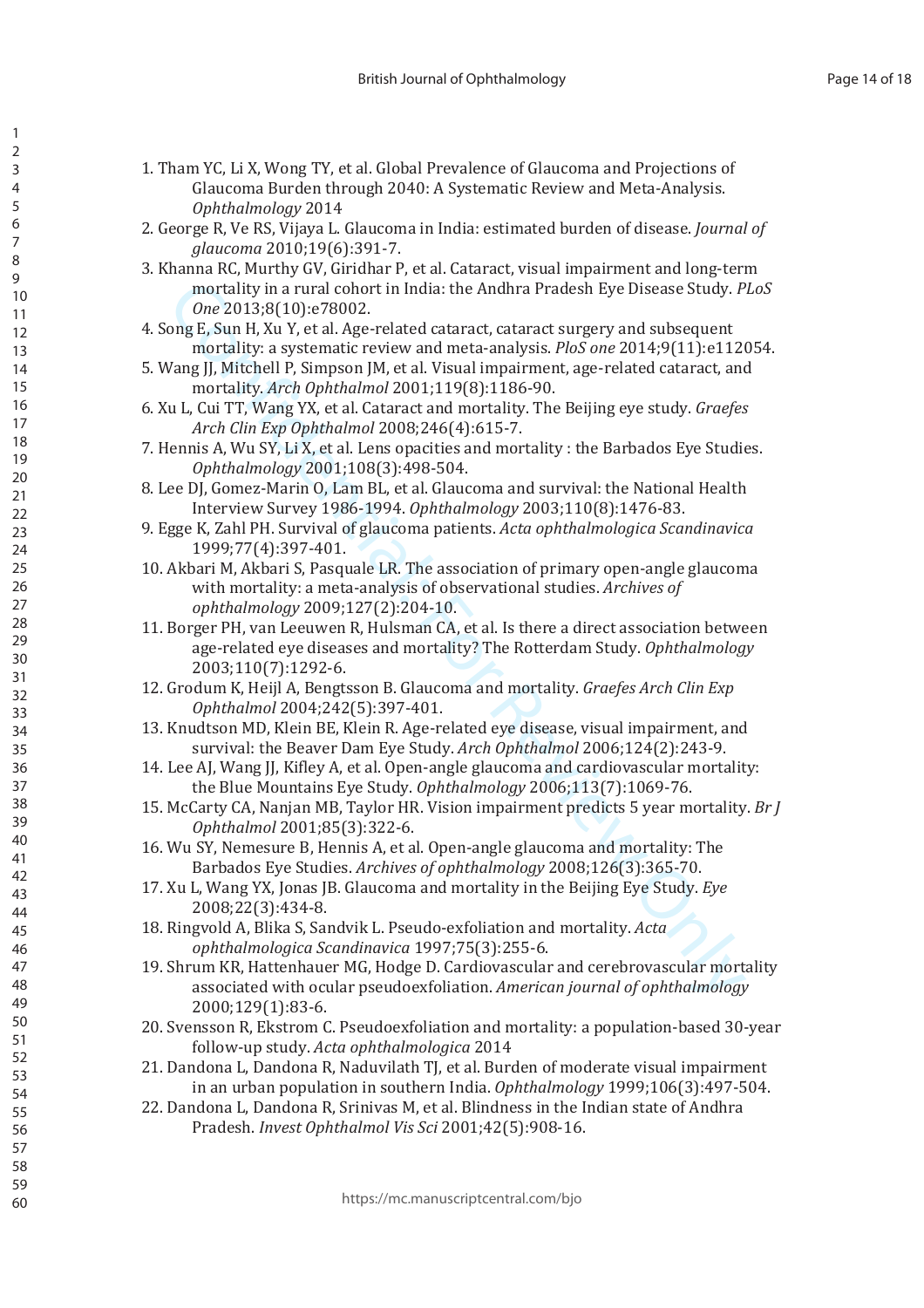$\mathbf{1}$  $\overline{2}$  $\overline{3}$  $\overline{4}$ 5 6

| 23. Chylack LT, Jr., Wolfe JK, Singer DM, et al. The Lens Opacities Classification System |
|-------------------------------------------------------------------------------------------|
| III. The Longitudinal Study of Cataract Study Group. Archives of ophthalmology            |
| 1993;111(6):831-6.                                                                        |

- 24. Taylor HR, West SK. A simple system for the clinical grading of lens opacities. Yan Ke Xue Bao 1988;4(1):14-8.
- 25. Dandona L. Dandona R. Naduvilath TI, et al. Is current eve-care-policy focus almost exclusively on cataract adequate to deal with blindness in India? Lancet 1998;351(9112):1312-6.
- 26. Krishnaiah S, Vilas K, Shamanna BR, et al. Smoking and its association with cataract: results of the Andhra Pradesh eye disease study from India. Invest Ophthalmol Vis Sci 2005;46(1):58-65.
- 27. Bird AC, Bressler NM, Bressler SB, et al. An international classification and grading system for age-related maculopathy and age-related macular degeneration. The International ARM Epidemiological Study Group. Surv Ophthalmol 1995;39(5):367-74.
- 28. Krishnaiah S, Das T, Nirmalan PK, et al. Risk factors for diabetic retinopathy: Findings from The Andhra Pradesh Eve Disease Study. Clin Ophthalmol 2007;1(4):475-82.
- 29. Foster PJ, Buhrmann R, Quigley HA, et al. The definition and classification of glaucoma in prevalence surveys. The British journal of ophthalmology 2002;86(2):238-42.
- 30. Garudadri C, Senthil S, Khanna RC, et al. Prevalence and risk factors for primary glaucomas in adult urban and rural populations in the Andhra Pradesh Eye Disease Study. Ophthalmology 2010;117(7):1352-9.
- 31. Senthil S, Garudadri C, Khanna RC, et al. Angle closure in the Andhra Pradesh Eye Disease Study. Ophthalmology 2010;117(9):1729-35.
- 32. WHO. Global Database on Body Mass Index, 2006.
- 33. StataCorp. 2011. Stata Statistical Software: Release 12. College Station, TX: StataCorp  $I.P$
- 34. Cox DR. Regressional models and life tables. *J Roy Statist Soc Bull* 1972;34:187-220.
- 35. Pathai S, Shiels PG, Lawn SD, et al. The eye as a model of ageing in translational research--molecular, epigenetic and clinical aspects. Ageing research reviews 2013;12(2):490-508.
- 36. Danesh-Mever HV. Levin LA. Glaucoma as a neurodegenerative disease. *Journal of* neuro-ophthalmology: the official journal of the North American Neuro-Ophthalmology Society 2015;35 Suppl 1:S22-8.
- 37. Davis BM, Crawley L, Pahlitzsch M, et al. Glaucoma: the retina and beyond. Acta neuropathologica 2016;132(6):807-26.
- 38. Ramirez AI, de Hoz R, Salobrar-Garcia E, et al. The Role of Microglia in Retinal Neurodegeneration: Alzheimer's Disease, Parkinson, and Glaucoma. Frontiers in aging neuroscience 2017:9:214.
- 39. Gupta N, Ang LC, Noel de Tilly L, et al. Human glaucoma and neural degeneration in intracranial optic nerve, lateral geniculate nucleus, and visual cortex. The British journal of ophthalmology 2006;90(6):674-8.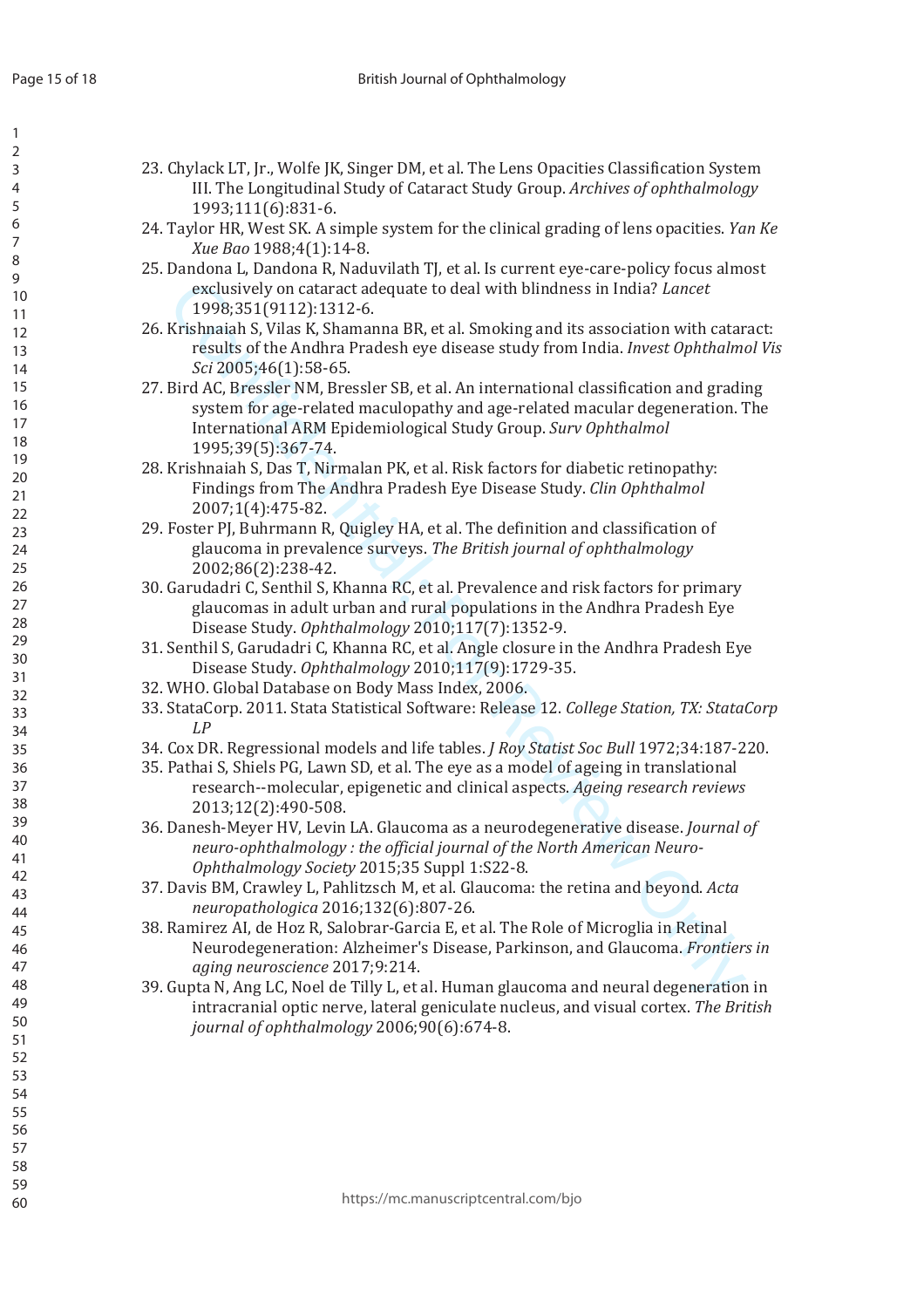

Survival curves for cumulative proportion of mortality at cut off of cup-disc ratio of 0.35:1

106x77mm (300 x 300 DPI)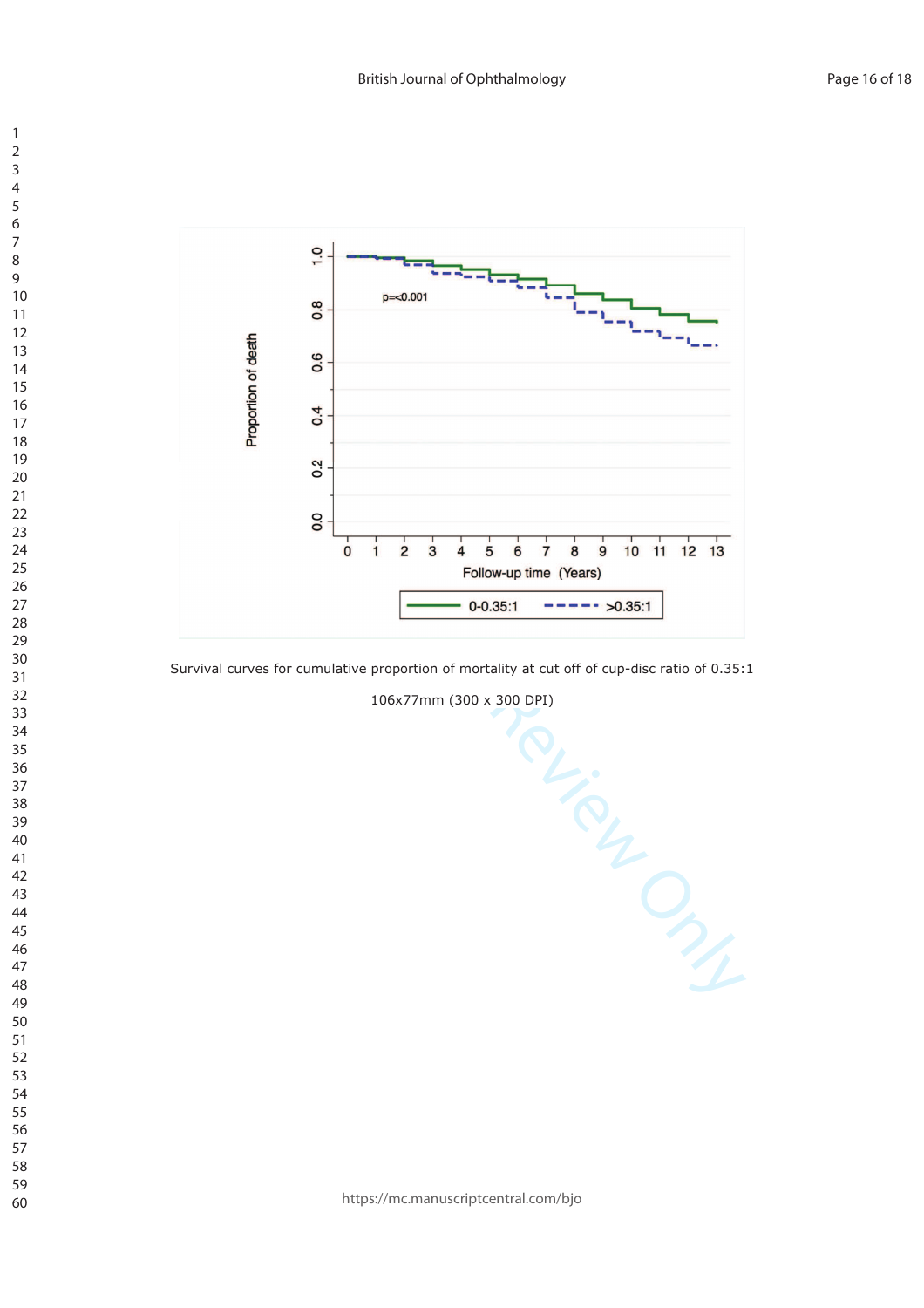

Survival curves for cumulative proportion of mortality at cut off of cup-disc ratio of 0.5:1

106x77mm (300 x 300 DPI)